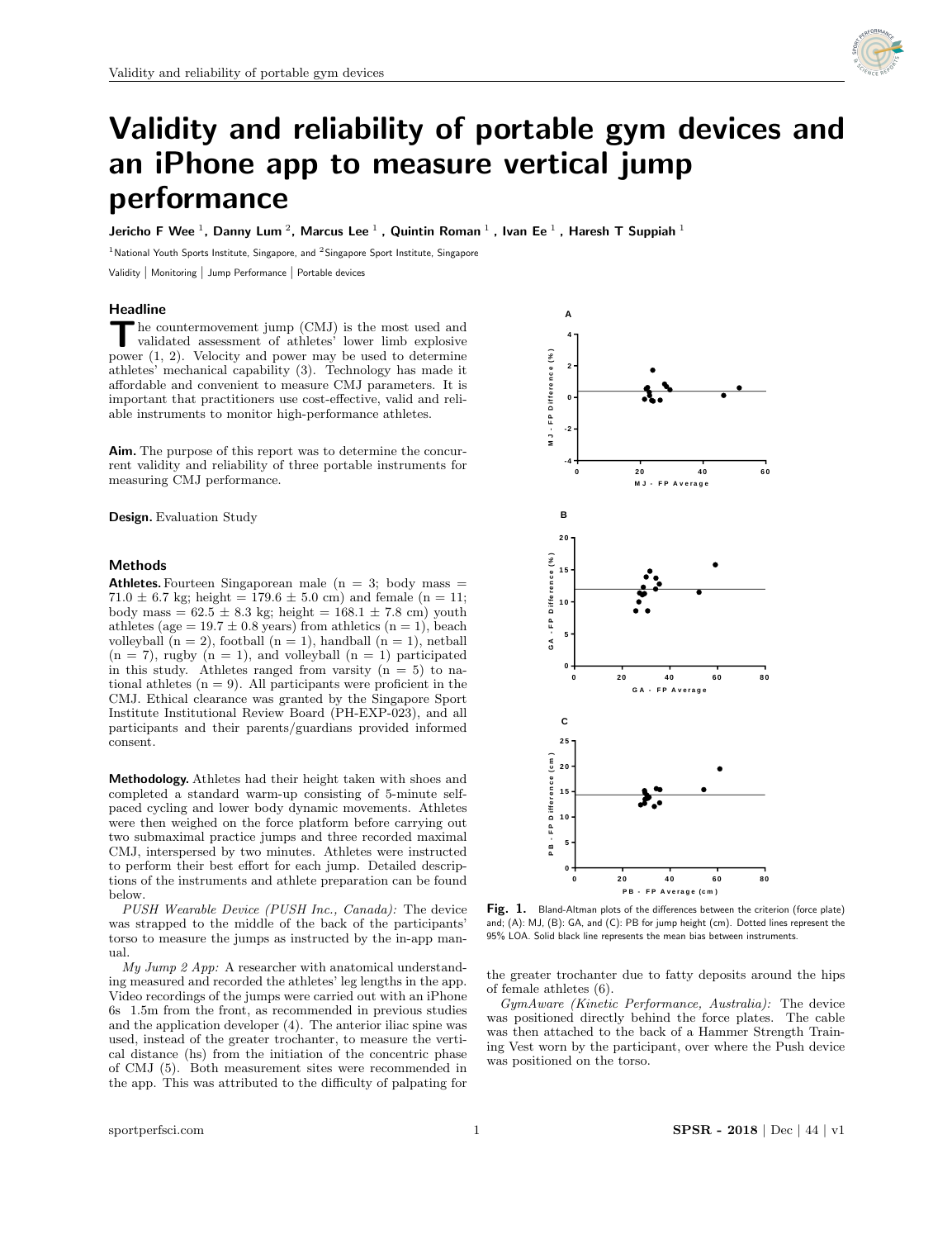

| Table 1. Civil measurement values by an instruments |                 |                 |                 |                 |  |
|-----------------------------------------------------|-----------------|-----------------|-----------------|-----------------|--|
|                                                     | FP              | MJ.             | GA              | <b>PB</b>       |  |
|                                                     | $(Mean \pm SD)$ | $Mean \pm SD$   | $Mean \pm SD$   | Mean $\pm$ SD   |  |
| Jump Height (cm)                                    | $27.9 \pm 9.3$  | $28.3 \pm 9.3$  | $39.9 + 10.3$   | $42.3 \pm 10.7$ |  |
| Mean Velocity $(m.s^{-1})$                          | $1.30 \pm 0.18$ | $1.16 \pm 0.17$ | $1.29 \pm 0.19$ | $1.22 \pm 0.19$ |  |
| Mean Power $(W)$                                    | $1536 + 453$    | $1605 \pm 658$  | $1130 + 258$    | $1331 \pm 389$  |  |

Table 1. CMJ measurement values by all instruments

|                     | Table 2. CMJ measurement values by all instruments |                    |                   |  |
|---------------------|----------------------------------------------------|--------------------|-------------------|--|
|                     | $\mathbf{M} \mathbf{J}$                            | GA                 | PB.               |  |
| JH Pearson's r      | 0.998                                              | 0.983              | 0.992             |  |
| $JH$ Bias $(cm)$    | $0.39 \pm 0.25$                                    | $12.0 \pm 1.0$     | $14.4 \pm 0.9$    |  |
| JH LOA (cm)         | $-0.65, 1.43$                                      | 7.83, 16.1         | 10.7, 18.1        |  |
| $JH$ TEE $(cm)$     | 0.55                                               | 1.79               | 1.22              |  |
| JH TEE $(\%)$       | 2.3                                                | 6.6                | 4.6               |  |
| MP Pearson's r      | 0.852                                              | 0.577              | 0.988             |  |
| MP Bias(W)          | $68.1 \pm 170.9$                                   | $-406.1 \pm 175.2$ | $-205.1 \pm 43.6$ |  |
| MP LOA (W)          | $-639.7, 775.9$                                    | $-1131.0, 319.2$   | $-385.4, -24.70$  |  |
| TEE (W)             | 247.1                                              | 385.2              | 73.5              |  |
| TEE $(\%)$          | 15.3                                               | 24.3               | 5.6               |  |
| MV Pearson's r      | 0.989                                              | 0.916              | 0.979             |  |
| $MV$ Bias $(m.s-1)$ | $-0.14 \pm 0.01$                                   | $-0.01 \pm 0.04$   | $-0.09 \pm 0.02$  |  |
| $MV LOA (m.s-1)$    | $-0.20, -0.09$                                     | $-0.16, 0.14$      | $-0.17, -0.01$    |  |
| TEE $(m.s-1)$       | 0.03                                               | 0.08               | 0.04              |  |
| TEE $(\%)$          | 2.3                                                | 6.1                | 3.2               |  |

Bias values are mean  $\pm$  90% CL. LOA values are expressed as upper and lower values

PASPORT Force Platform (PASCO, USA): The force platform was used as the criterion instrument and has been validated against the Kistler force plate (7) and analysed by the ForceDecks software (Vald Performance Pte. Ltd., UK).

### Statistical analysis

Concurrent validity of the PUSH (PB), My Jump 2 (MJ) and  $GymAware$  (GA) against the force plate (FP) was determined by Pearson correlation coefficients. The magnitude of correlation between the instruments against FP was assessed using the following thresholds:  $< 0.1$ , trivial; 0.1–0.3, small; 0.3–0.5, moderate; 0.5–0.7, large; 0.7–0.9, very large; and 0.9–1.0, almost perfect (8-10). The mean bias and typical error of estimate (TEE) were also calculated and interpreted as recommended by Hopkins (10, 11). Interpretation of mean bias was done using the modified Cohen effect sizes (ES): <0.20, trivial; 0.2-0.6, small; 0.6-1.2, moderate; 1.2-2.0, large; 2.0-4.0, very large; >4.0, extremely large (10). If the 90% CL crossed zero, small ES were deemed unclear (12). Bland-Altman plots were constructed to represent the bias and 95% level of agreement between the instruments and FP. Within-testing-session typical error (TE) was also expressed as coefficients of variation (CV) (8, 13).

#### Results

Jump Height. Pearson correlations were *almost perfect* for all instruments when compared to FP (Table 2). Random errors based on TEE (Table 2) were trivial for MJ and small for GA and PB. There was a trivial overestimation from MJ (ES=0.04), whereas, moderate overestimations were observed from both GA  $(ES=1.29)$  and PB  $(ES=1.55)$ . Figure 1 highlights the mean bias and 95% LOA of all devices. Mean CVs

for MJ, GA and PB for the three consecutive jumps were 3.6%, 3.7% and 4.7%, respectively.

Mean Power. Pearson correlations were very large, large and almost perfect for MJ, GA and PB, respectively when compared to FP. Random errors based on TEE (Table 2) were moderate, very large and small for MJ, GA and PB respectively. MJ  $(ES=0.15)$  had an *unclear* bias, whereas *small* underestimations from both GA (ES=-0.90) and PB (ES=-0.45) were observed. Figure 2 highlights the mean bias and 95% LOA of all devices. Mean CVs for MJ, GA and PB for the three consecutive jumps were 3.8%, 6.8% and 7.1%, respectively.

Mean Velocity. Pearson correlations were almost perfect across all test instruments when compared to FP (Table 2). Random errors based on TEE (Table 2) were moderate for GA and *small* for MJ and PB. GA (ES=-0.08) had an unclear bias. PB (ES=-0.47) and MJ (ES=-0.77) exhibited small and moderate underestimations, respectively. Figure 3 highlights the mean bias and 95% LOA of all devices. Mean CVs for MJ, GA and PB for the three consecutive jumps were 1.9%, 3.1% and 3.1%, respectively.

## **Discussion**

MJ is valid and reliable to measure jump height with trivial overestimations. Its accuracy in measuring jump height is in line with literature (4, 14). To the best of knowledge, while the app itself has not been validated for MV and MP, the computation formula (5), from which MJ is based on, has demonstrated validity and reliability for MP and MV (3). In this study, MJ was very largely associated with, and not different from FP for MP. MJ demonstrated moderate underestimations and almost perfect association with FP for MV. This bias may have resulted from the selection of the anterior iliac spine instead of the greater trochanter.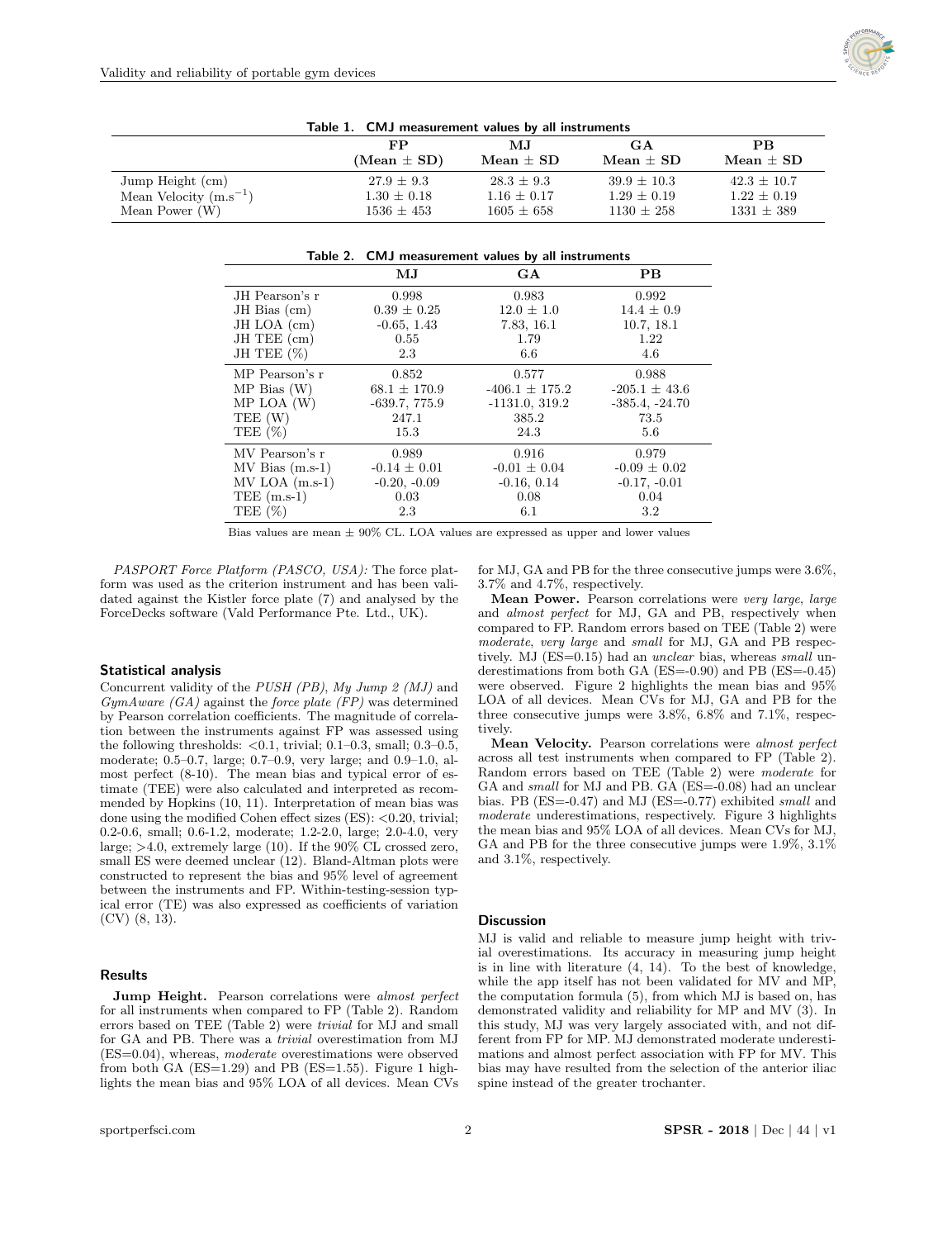



**P B - F P A <sup>v</sup> <sup>e</sup> ra g e(W ) Fig. 2.** Bland-Altman plots of the differences between the criterion (force plate) **Fig. 3.** Bland-Altman plots of the differences between the criterion (force plate) **Fig. 3.** Bland-Altman plots of the differences betwe and; (A): MJ, (B): GA, and (C): PB for mean power (W). Dotted lines represent the and; (A): MJ, (B): GA, and (C): PB for mean power (W). Dotted lines represent the  $\frac{4}{100}$  (B). Units between  $\frac{4}{100}$ 95% LOA. Solid black line represents the mean bias between instruments. between instruments.

In this study, GA had large overestimations and small random errors, similarly reported previously for jump height (9). The same study found high inter-day reliability, suggesting that despite its questionable validity, it may be used to monitor athletes' jump performance over time. GA demonstrated almost perfect associations with FP and with no difference for mean velocity. This is the first study reporting underestimations by GA in MP for the CMJ. Other studies have reported overestimations of 11% in peak power and 30% in peak velocity compared to force plates (15). A probable cause was that the cable was not attached to the waist position which past studies have used (9, 16).

This is the first study validating the PB in the CMJ. PB moderately overestimated jump height. Other studies found similar overestimations using accelerometery in jump tests because accelerometers consider flight time (FT) as a lapse of time between the peak positive and minimum negative velocities (17, 18). This results in an underestimation of the takeoff time, causing overestimations of FT and JH. PB showed



In the criterion (force plate) **Fig. 3.** Bland-Altman plots of the differences between the criterion (force plate) and; (A): MJ, (B): GA, and (C): PB for mean velocity (m.s-1). Dotted lines represent<br>the 95% LOA. Solid black line represents the mean bias between instruments. and; (A): MJ, (B): GA, and (C): PB for mean velocity (m.s-1). Dotted lines represent

high validity with small underestimations from FP for MV and MP. However, previous studies have reported overestimations in MP and MV in other accelerometric devices (17). In this study, jumps were performed without arm swing. As such, the eccentric phase is used to maintain balance rather than maximising the shortening phase (19). This makes detection of the start of concentric phases difficult which affects the initial velocity and power (17). This may explain the underestimations of MV and MP.

This study compared different instruments for CMJ testing and found MJ valid and reliable for the across all CMJ measures investigated in this study, while PB is valid and reliable to measure MP and MV of CMJ. The opinion of this paper is that GA should not be used interchangeably due to the reported bias in literature but may be used for monitoring athletes over time if used exclusively.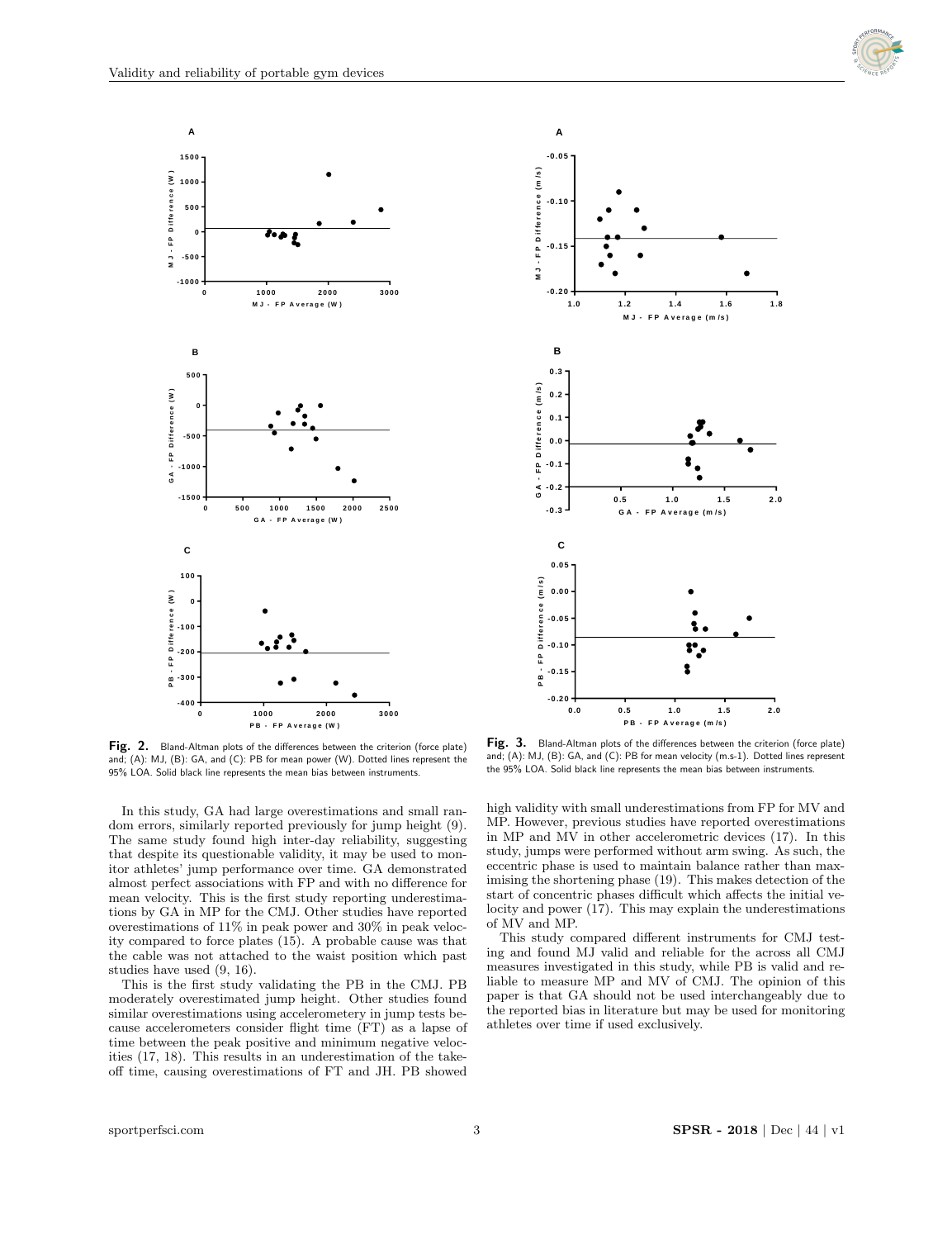

|                   | <b>Advantages</b>                                                                                                                               | <b>Challenges</b>                                                                                                                                                                              | <b>Suggested uses</b>                                                                |
|-------------------|-------------------------------------------------------------------------------------------------------------------------------------------------|------------------------------------------------------------------------------------------------------------------------------------------------------------------------------------------------|--------------------------------------------------------------------------------------|
| $My \, Jump \, 2$ | Affordable<br>Portable<br>Accuracy of jump<br>measures<br>Saves and monitors<br>progression<br>overtime<br>Available on both<br>Android and iOS | • Requires practice of<br>anthropometric measures<br>of limb length<br>Need for continuous<br>$\bullet$<br>updating of<br>anthropometric profiles<br>during periods of growth<br>(adolescence) | Jump testing (CMJ,<br>$\bullet$<br>squat jump, drop<br>jumps, etc.)                  |
| GymAware          | Portable<br>Easy to use<br>Displays many<br>absolute and<br>relative measures                                                                   | • Requires waist harness<br>Only measures linear<br>movements<br>Questionable validity in<br>unloaded CMJ in<br>literature                                                                     | Assessing velocity<br>$\bullet$<br>and power of<br>uniplanar resistance<br>exercises |
| <b>PUSH</b>       | Affordable<br>$\bullet$<br>Portable<br>Easy to use with<br>video tutorials<br>Dashboard for<br>remote athlete<br>monitoring                     | • Requires payable app<br>subscription<br>Temporal bias for<br>$\bullet$<br>unloaded jump tests                                                                                                | Velocity-based<br>$\bullet$<br>training prescription                                 |

Fig. 4. Summary of considerations for practitioners for the  $My\ Jump$  2,  $GymAware$  and  $PUSH$ .

# Limitations

- The selection of the anterior iliac spine over the greater trochanter to measure hs for MJ. Future studies should validate the choice of site recommended in MJ to measure the hs, which is required to determine velocity and power.
- The site of attachment of the cable was on the back of a vest due to the unavailability of a waist harness. Future studies should determine the effect of different attachment positions (e.g. torso vs waist) in measuring CMJ using LPT.

# Practical applications

- MJ is a convenient means to collect CMJ data from athletes quickly and with little cost, and only requires a smartphone with a slow-motion camera where "gold standard" force plates prove expensive and/or bulky.
- Accelerometers such as the PB may be more appropriate for prescribing loads via velocity-based training during strength and conditioning sessions instead of assessing athletic power in jump tests due to the aforementioned biases (20, 21).
- Technology has empowered practitioners to monitor athletic performance conveniently. Practitioners should consider the validity and the caveats of each method. This pa-

per includes a summary of considerations for the MJ and PB.

### Dataset

Dataset available on [SportPerfSci.com](https://sportperfsci.com/)

### References

1. Rodriguez-Rosell D, Mora-Custodio R, Franco-Marquez F, Yanez-Garcia JM, Gonzalez-Badillo JJ. Traditional vs. Sport-Specific Vertical Jump Tests: Reliability, Validity, and Relationship With the Legs Strength and Sprint Performance in Adult and Teen Soccer and Basketball Players. J Strength Cond Res. 2017;31(1):196-206.

2. Markovic G, Dizdar D, Jukic I, Cardinale M. Reliability and Factorial Validity of Squat and Countermovement Jump Tests. J Strength Cond Res. 2004;18(3).

3. Jiménez-Reyes P, Samozino P, Pareja-Blanco F, Conceição F, Cuadrado-Peñafiel V, González-Badillo JJ, et al. Validity of a simple method for measuring force-velocity-power profile in countermovement jump. Int J Sports Physiol Perform. 2017;12(1):36-43.

4. Balsalobre-Fernandez C, Glaister M, Lockey RA. The validity and reliability of an iPhone app for measuring vertical jump performance. J Sports Sci. 2015;33(15):1574-9.